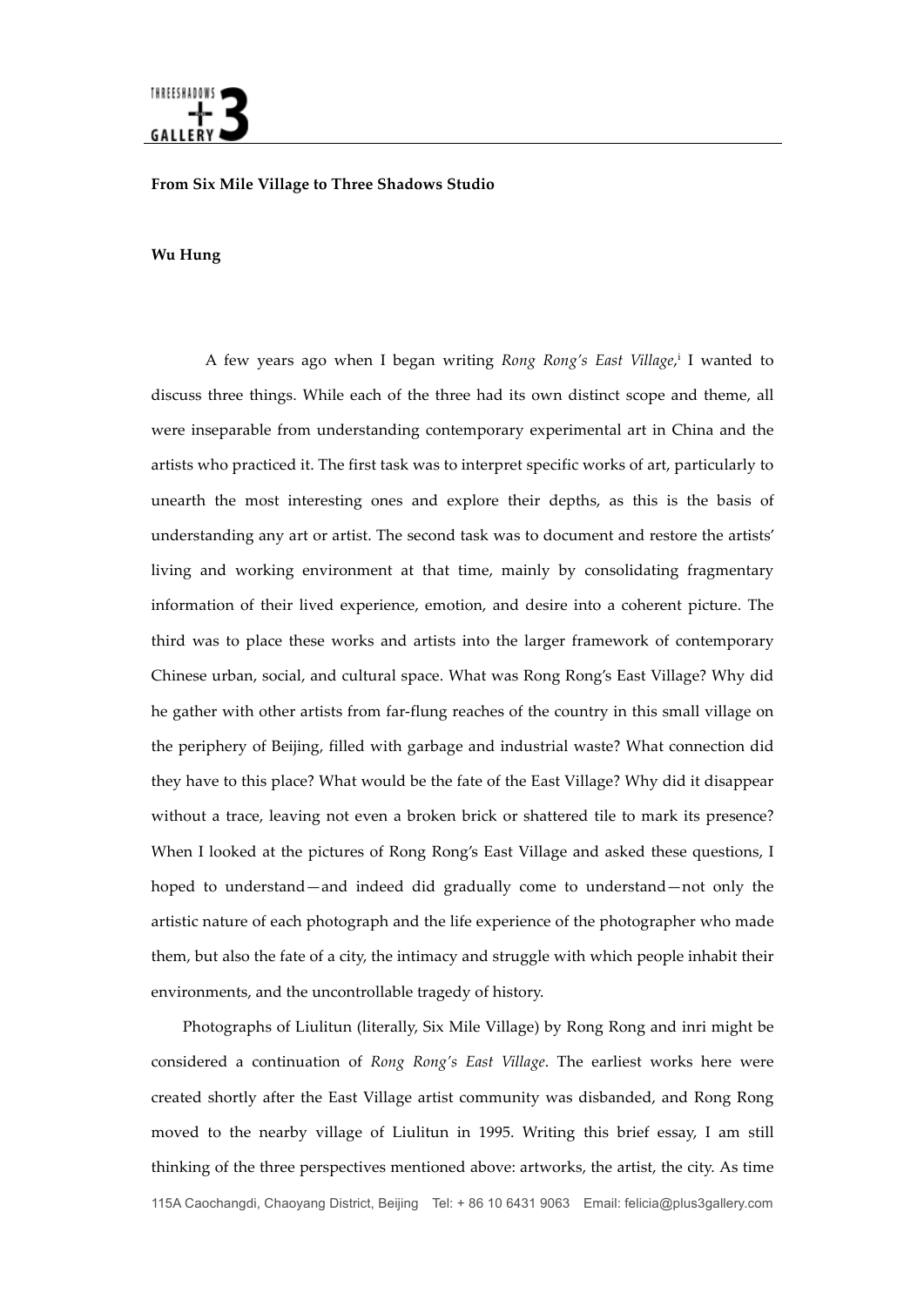passes by, Liulitun leads us step-by-step through the last years of the twentieth century, and on into the twenty-first. We see how Rong Rong's lens and life gradually evolve, and how Beijing's merciless expansion—that massive wheel of destruction and reconstruction—keeps on turning. At the dawn of the century, a Japanese girl who speaks with her eyes enters into this strange, small courtyard; she is inri. From this point on, she and Rong Rong and Liulitun find meaning in a soundless dialogue. Two years later, the wheel of destruction encroaches, finally crushing Liulitun. When their courtyard was turned into a pile of bricks, Rong Rong and Inri held a private funeral atop the ruins, holding fresh white flowers in their hands.

§

115A Caochangdi, Chaoyang District, Beijing Tel: + 86 10 6431 9063 Email: felicia@plus3gallery.com I first met Rong Rong in Liulitun. It was the summer of 1997, when I was preparing the exhibition *Transience: Experimental Chinese Art at the End of the 20<sup>th</sup> Century.<sup>ii</sup> One* major goal of this exhibition was to shift the focus of the introductory research then being done on Chinese contemporary art from collectivity to individuality. As I saw it, this transition was of utmost importance for the exhibitions of this art then being mounted abroad, because for most foreign critics and viewers at that time, Chinese contemporary art, regardless of whether it was called "avant-garde," "experimental," "unofficial," or "underground," was unfailingly seen as a collective political behavior, meaningless outside the context of the post-Cultural Revolution political environment inside China or the post-Cold War international situation. *Transience* sought rather to portray Chinese contemporary art as a collection of individual artistic voices. This individuality, of course, was not isolated or absolute, because these artists did indeed face similar political, social, and artistic questions. But they were "experimental artists" precisely because each one reacted differently to a set of common questions and problems, resulting in creation and innovation in terms of form, style, and visual language. This idea of individuality became the center of the exhibition and the theme of its catalogue. For the catalogue, I wrote twenty-two short essays exploring the work of individual artists; the material for these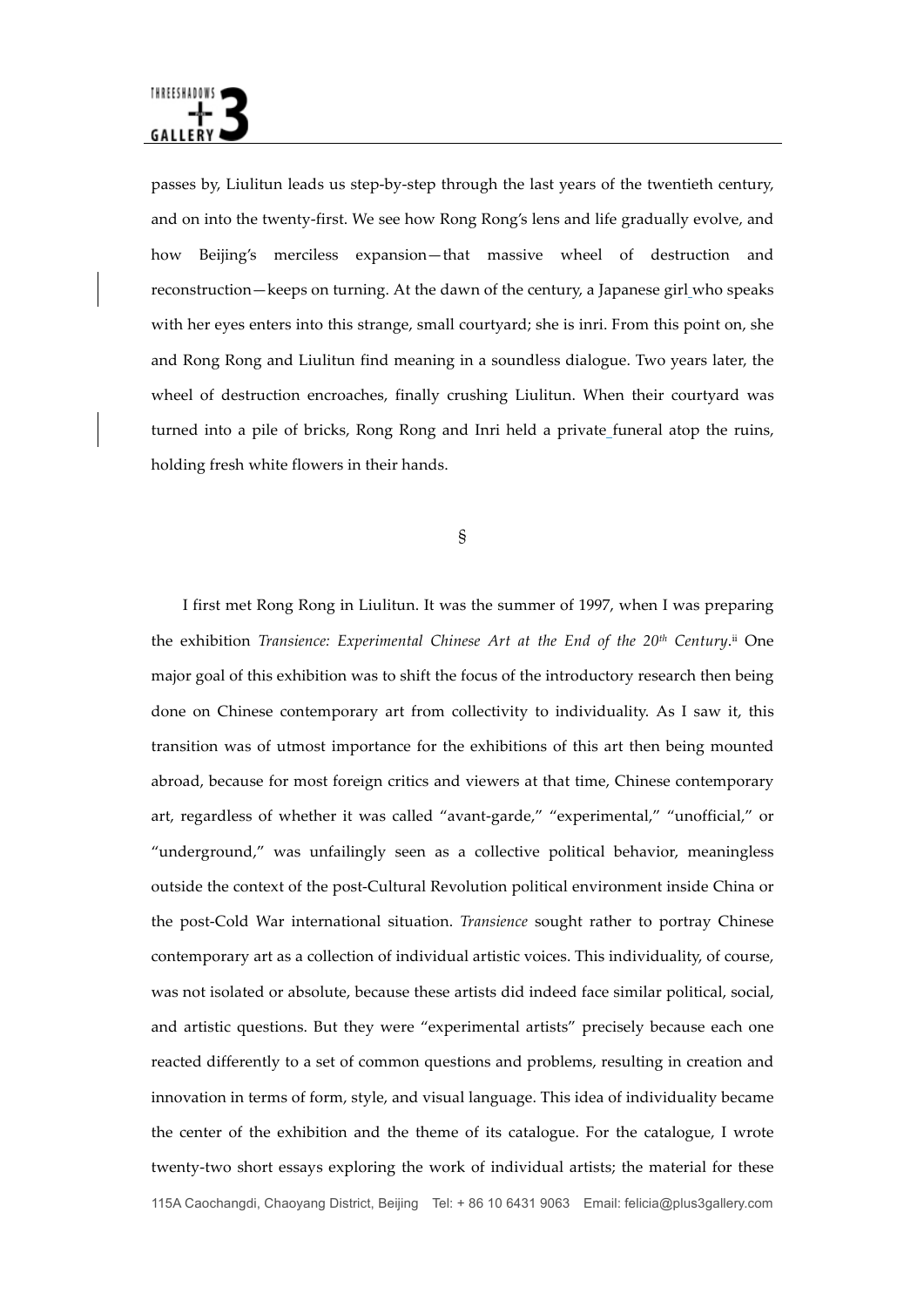articles came from my interviews with the artists as well as their notes, writings, plans, and drawings. I did some of these interviews at the Overseas Chinese Hotel (the place where I most liked to stay when I came back to China in those years), but I also felt it important to see the artists in the spaces where they lived and worked. And that is why I went to visit Rong Rong in Liulitun.

Even after many years, I remember that visit like it was yesterday. Rong Rong described to me the rough location of Liulitun over the phone, outside the Third Ring Road, close to the Fourth Ring then under construction. He would wait for me by the roadside. With this in mind I hired a cab and had it drive straight east along Agricultural Exhibition Center South Road. The road was newly constructed: flat, broad, empty. The cab passed the Second Ring, then the Third, as the tall buildings grew scarcer. Workers were erecting traffic lights and electric poles along the street; sluggish pedestrians waddled across. The cab suddenly stopped in the middle of the road, when the driver turned around and said, "No way to go on, no more road." I got out and looked around, and indeed things were as he said. The road ended under my feet, the pavement stopped, in front of me only bright green cropland. For just an instant I forgot where I was: I have never had another experience like this—no matter what the road, it always leads somewhere. There are no roads to nowhere. I felt absentminded, as if in a dream I had wandered to the edge of the world, where going one step forward would mean falling off a cliff. Snapping out of it, I asked the driver to turn the car around and drive slowly back. Less than a hundred meters back, Rong Rong was standing by the side of the road, his long hair blowing in the wind. I mumbled to myself, "Liulitun, the end of Beijing, the end of the world."

115A Caochangdi, Chaoyang District, Beijing Tel: + 86 10 6431 9063 Email: felicia@plus3gallery.com This feeling of being at the end of the world grew deeper as the afternoon went on. Rong Rong led me off the empty road, down a bumpy dirt road into a little village, and finally to his small courtyard. In those five minutes I was taken back to days twenty or thirty years before, back into the recesses of my familiar, endless, eternally recurring past. No one knows how old this past is: humble brick and tile homes, faded latticework, deep shadows under overhanging eaves, the rising and falling chirp of cicadas at high noon. It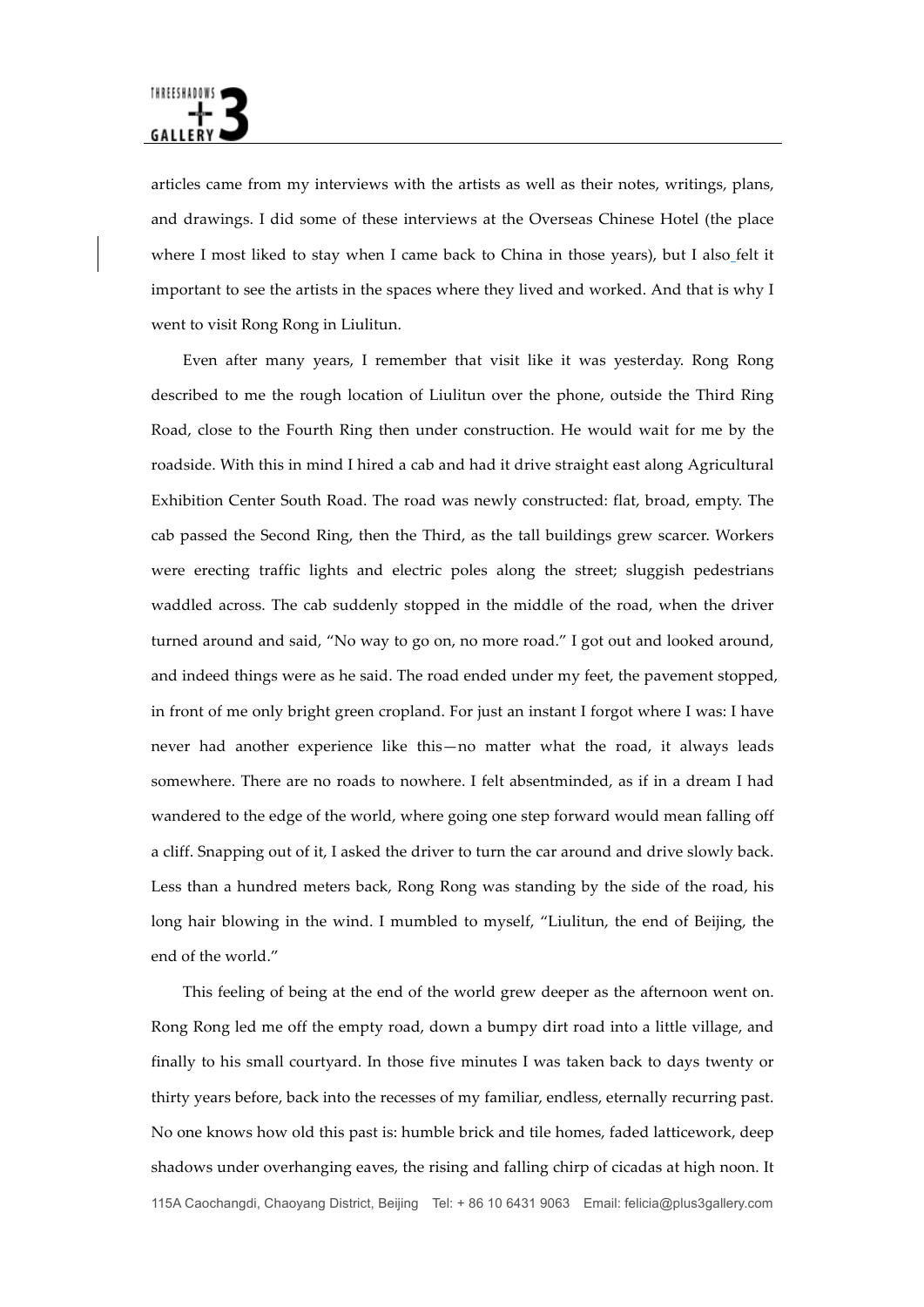is as if these have always been and always will be. But in 1997, this feeling of safety and permanence was but an illusion. As soon as I saw Rong Rong's work, I immediately realized that for him, the quiet laziness and exhaustion of Liulitun were full of crisis. Yet like the eye of a storm, the tranquility at the heart of this crisis had made the artist's nerves all the more sensitive, observing every drop of the present amidst this anxious state of waiting, listening in silence to the clamor moving in from afar. Thus this feeling of timelessness, this state of meaninglessness—the humble homes and faded latticework, the eaves and their shadows, the chirping noontime cicadas—was endowed with a biting sense of time, a special significance.

That day Rong Rong showed me his series *Untitled*, which I have since referred to as "ruin pictures." This name has several meanings for me. On one level, "ruin pictures" expresses the ascendance and scale of demolition in Beijing. In these pictures, tiled buildings and courtyard dwellings have been transformed into desolate, dilapidated piles. The former occupants have moved on, and the images retain the tranquility of a cemetery. But on another level, these photographs also represent "ruined image": the central image in each picture is a leftover poster amidst the rubble, often faded portraits of glamorous movie stars. Another related group of works frees the theme of ruin images from the realities of architecture altogether: these are images displayed in public settings, faded and damaged by the bright sun. I have already written of these works in articles and books, but here I would like to add one more point: these works marked the beginning of Rong Rong's "Liulitun Moment." They are photos about the fate of buildings like the then still-undemolished one in which he lived, and about the fundamental fragility of the image itself. Unlike the collective nature of the "East Village Moment," this "Liulitun Moment" belonged to an independent artist. For Rong Rong, this independence is reflected in meditations about death, tragedy, and limitation.

115A Caochangdi, Chaoyang District, Beijing Tel: + 86 10 6431 9063 Email: felicia@plus3gallery.com I would visit Liulitun many more times, going to see Rong Rong's new work and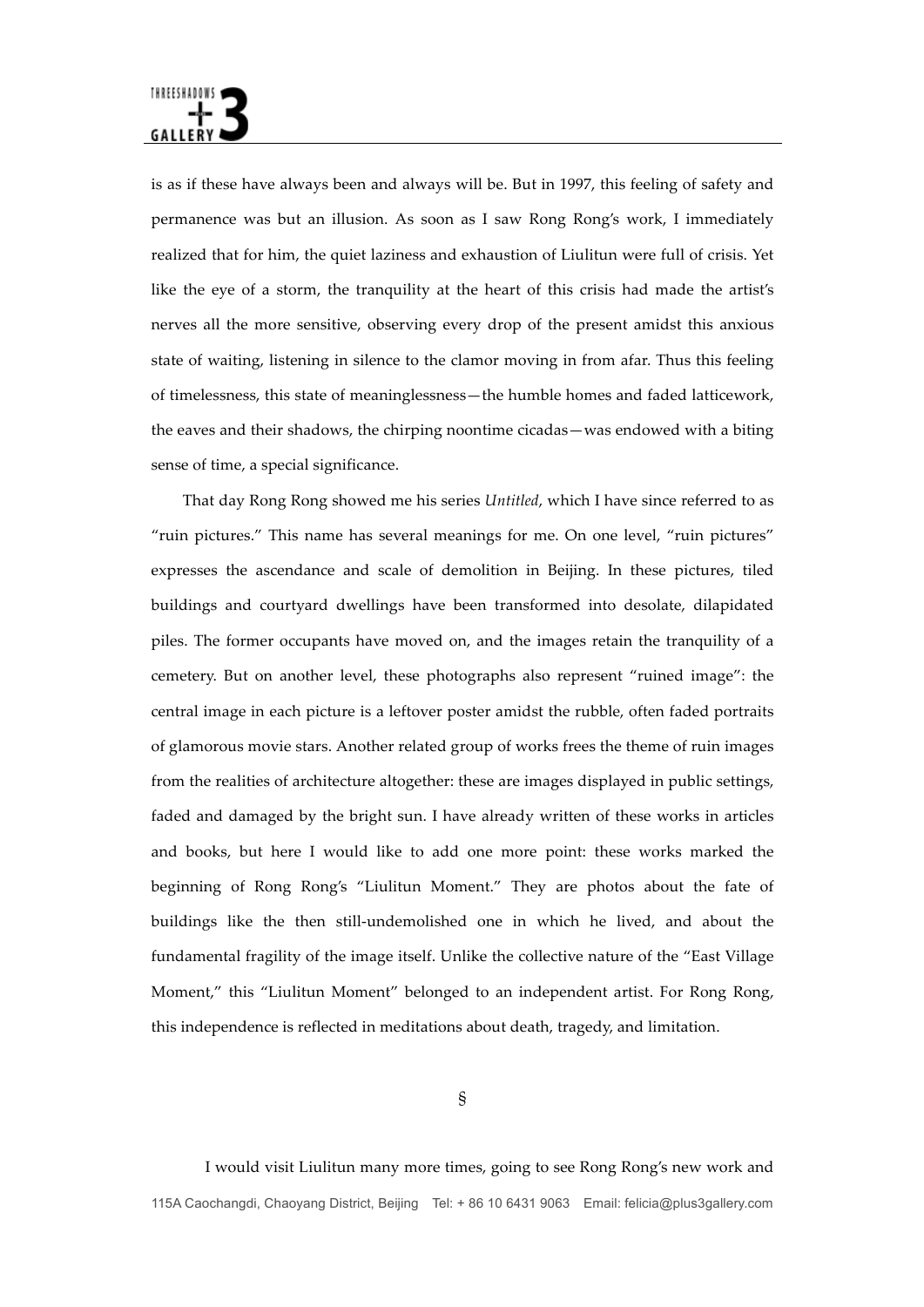

that of the other artists living in that courtyard. Although at times one could still feel the echoes of the earlier East Village—gatherings of friends eating and drinking together, debating the world, the occasional performance by one artist or another—still the atmosphere of that courtyard grew ever quieter and more closed. Little by little it became the living and working space of a single artist, filled with the secrets and ambiguities of a private life. The ivy on the gate grew thicker, the sounds of cars and people outside seemed to grow more and more remote. "Ruins" remained a theme in Rong Rong's photography, but each new work grew in refinement and size, as their content likewise grew more romantic and theatrical. He had always liked to photograph himself, and was now filling the twin roles of director and actor. Some of these new photographs were hand colored, bearing traces of their author's participation in the post-production process. These changes resulted in the series *Wedding Veil* and *Ghost Village*.

These are two exceptionally beautiful series, which portray decay and melancholy through images of a young man and woman wandering atop ruins, like songs without words. I can pick Rong Rong out of every image, whether he is naked or dressed in the bright cloak of a woman. But I had never met the girl who appeared with him, and so she has remained for me an abstract symbol, a ghost-like image existing only in the photographs. This image became real only at the moment when inri appeared. Then I understood. The melancholy that came before, the hesitation amidst the ruins—all were but expressions of Rong Rong's expectation.

115A Caochangdi, Chaoyang District, Beijing Tel: + 86 10 6431 9063 Email: felicia@plus3gallery.com Perhaps that was in 2000, when we—my wife Judith, my daughter Lida, and I—became Rong Rong and inri's friends. It was all so natural. She appeared in that courtyard in Liulitun, bearing the lightest tea on a small tray, smiling. "Tea," she said (in her newly acquired Chinese). Then, turning to face the lazy cat roaming the courtyard, she smiled and said, "Cat." But the pictures she made while in Tokyo allowed me to know the pre-Liulitun inri. That was a time of colorless pupils and convulsing bodies staring out of black-and-white photographs, a brilliant feminine face struggling toward collapse, shadowy urban spectacles of Tokyo emerging under streetlamps. There was no substance or weight, just the anticipation and anxiety before the climax and the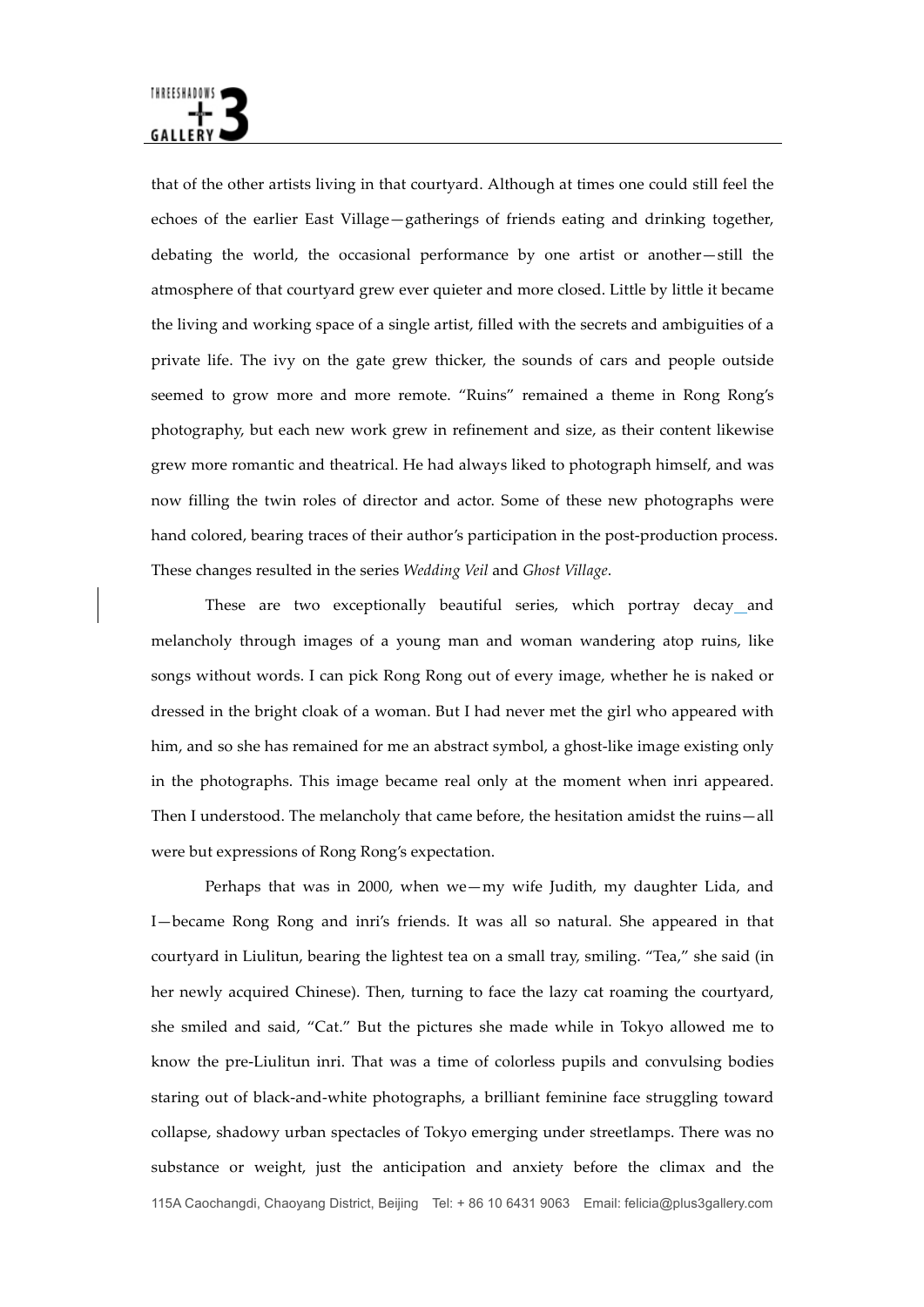weightlessness and collapse that followed.

These works are utterly different from the photographs she produced while living in Liulitun. The latter consist of innumerable fragments of daily life and piecemeal emotion, presented openly for the first time as galley proofs in an exhibition in New York's Chamber Fine Arts in 2006.iii The vertical and horizontal rows of images have not been cut or edited. There is no spatial coherence or sequential narrative; the only constant is the eye behind the camera, that of inri, curiously observing the extent of her surroundings, and focusing mostly on Rong Rong, his eyes, his camera. I can understand why inri has not made these proofs into individual artworks, placing them into exquisite frames: these fragments are just her life, a life she had never before experienced and will never again experience.

These photographs also make me understand more deeply the last series of works in that exhibition: when their courtyard was razed to the ground along with all of Liulitun in 2002, Rong Rong and inri held a funeral for this place and a farewell to the "Liulitun Moment" in their own lives. This moment began when Rong Rong discovered "ruins" and ended with his encounter and union with inri. Once Liulitun had disappeared, they left this place that would never again exist, moving into a world without end. A batch of works reflecting youth and full of desire for beauty had been produced, marking a new transcendence. In my imagination, this transcendence is like that of the spring cicadas climbing arduously out of the ground, bit by bit up the trunks of tall trees, shedding their shells, and finally flying off into the blue sky. For this reason, when I curated their two-person show in the Great Furnace Room of Beijing's Factory 798 in September 2003, I chose the name *Tui-transfiguration* as a poetic expression of this process of transcendence, and as a remembrance and recollection of their bygone days in the East Village, Tokyo, and Liulitun.

115A Caochangdi, Chaoyang District, Beijing Tel: + 86 10 6431 9063 Email: felicia@plus3gallery.com I titled the last part of the *Tui-transfiguration* "Rebirth," and commented on it in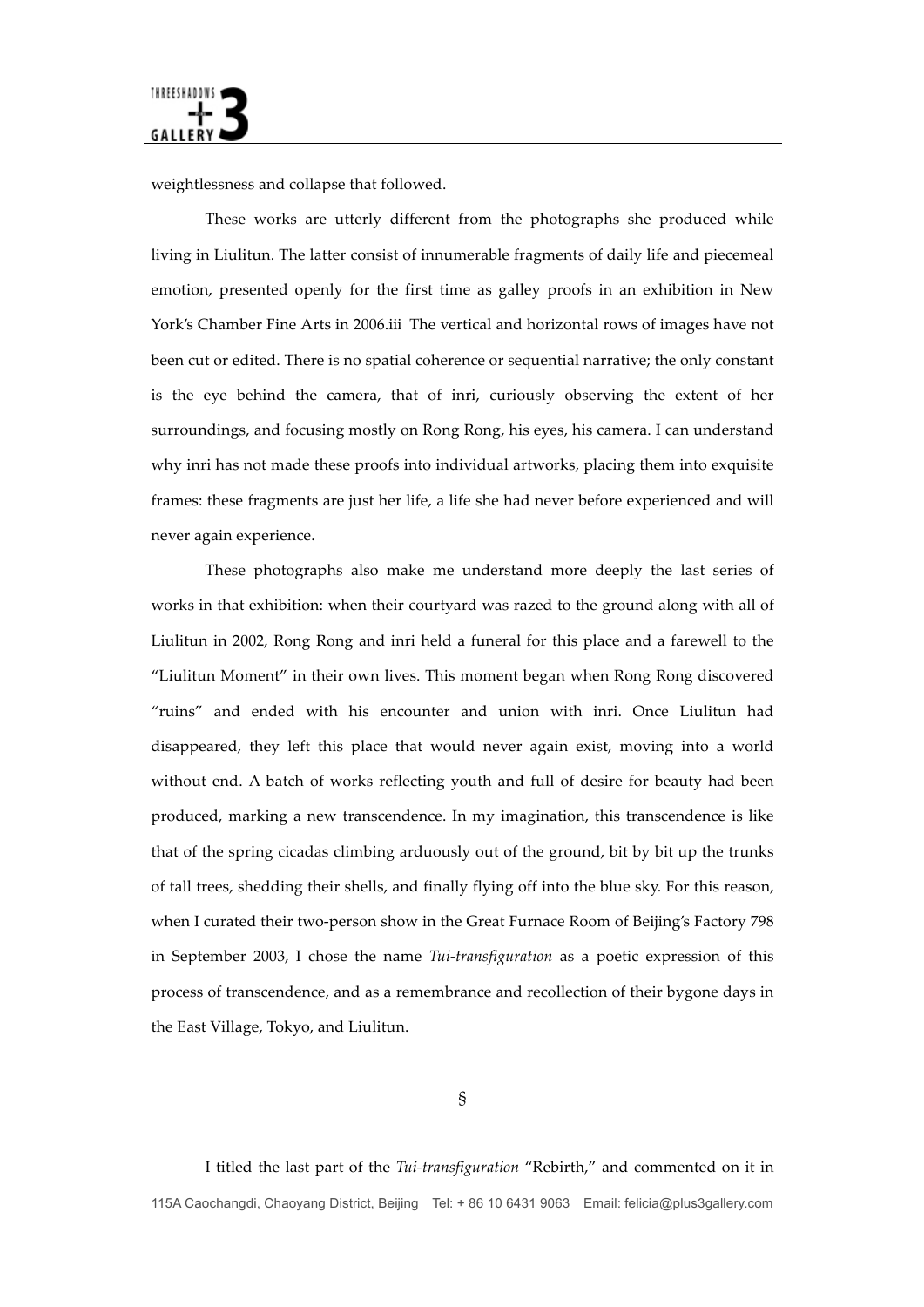the exhibition catalogue: "A fascination with beauty and youth is the dominant theme of the third section of the exhibition, which feature two groups of collaborative works that Rong Rong and inri created after they had found each other and fallen in love. As if reborn from ruins, nature, still unspoiled, comes back to life. The two photographers embrace this amazing world. Harmony has triumphed, struggle has subsided. Sensual pleasure has returned to become the main purpose for artistic creation; even the frozen, frightening winter landscape of Mt. Fuji inspires joy."iv

115A Caochangdi, Chaoyang District, Beijing Tel: + 86 10 6431 9063 Email: felicia@plus3gallery.com First seen in the tranquil photographic images that these two artists created together in 2001 and 2002, this rebirth finally materialized in their founding of Sanyingtang---the Three Shadows Studio (the formal name is the Three Shadows Photography Art Center) at Caochangdi on the east edge of Beijing. Solely funded by themselves, this 4,600 sq meters complex is an ambitious undertaking with facilities including two large exhibition halls, a conference room, a library, darkrooms, a café, and spaces for outdoor activities. Ai Weiwei's design further bestows the central building and surrounding yards with additional architectural significance. When the writer Sheila Melvin interviewed me in 2007 upon the Center's opening, I told her that these two artists "have done something quite important. There are so many museums and galleries sponsored by companies or governments, but I think this is the first sponsored by artists---and for idealistic reasons."v About the first exhibition the Center organized, called *New Photo---Ten Years* and co-curated by Zhang Li and me, I told Melvin again: "I suggested this show because I felt they first should establish a historical perspective. I also feel that China moves so fast that the artists don't always think---they have instinct and ambition, but they need to think about what is Chinese contemporary photography."vi Now in its second year, Sanyingtang has developed into a mature institution with a varied exhibition and education program, and has begun to attract wide attention internationally. This is not the only result of Rong Rong's and inri's rebirth, however: with the founding of the Sanyingtang they have also created a large body of photographs recording its emergence from Beijing's frozen earth, as well as the expansion of their family: since the Liulitun Moment they have given birth to two